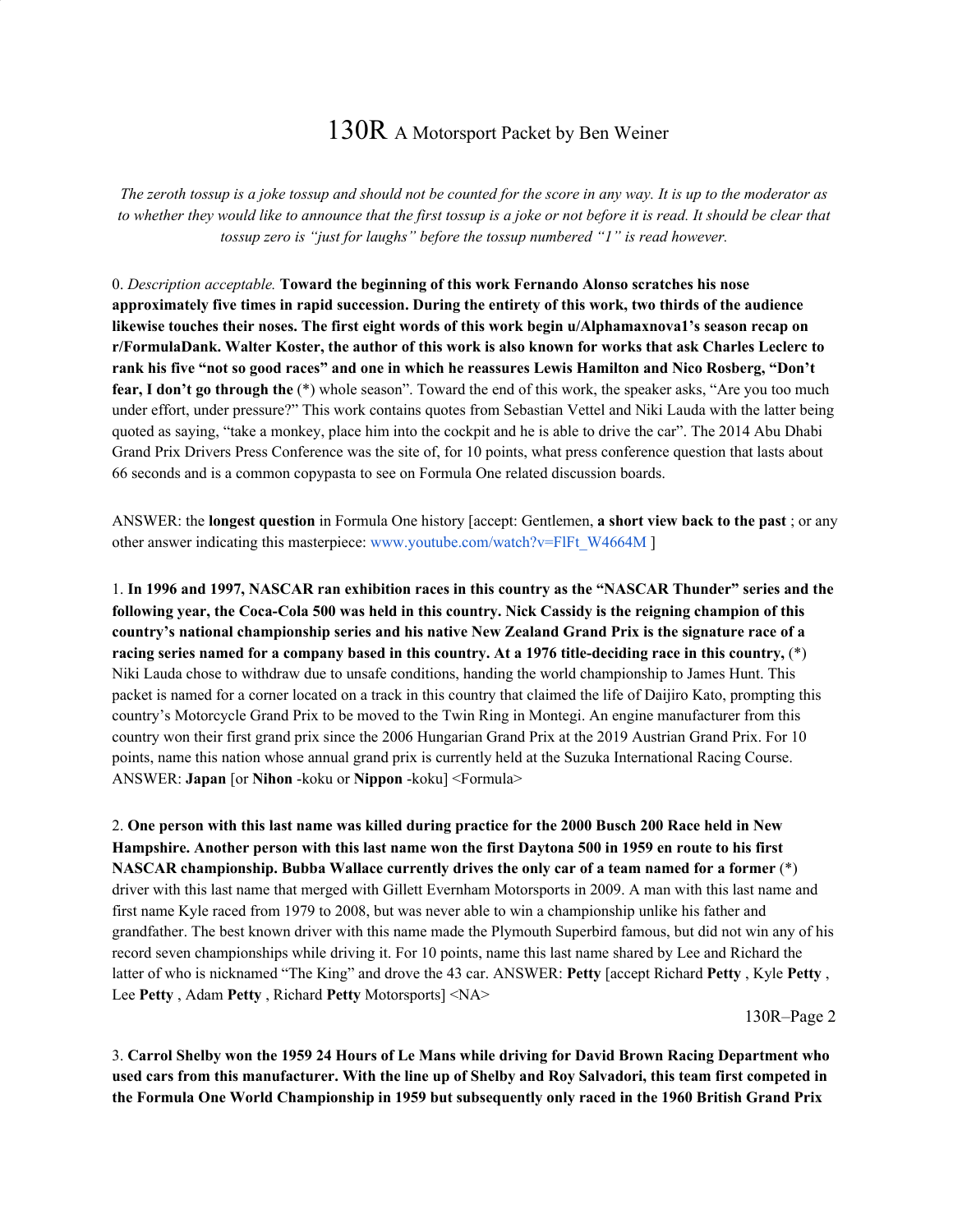**before departing from the series. This manufacturer began re-entering in Le Mans starting in 2005, winning** GT1 class titles in 2008 and 2009. In January 2020, it was announced that this manufacturer would have a **works team** (\*) return to the Formula One grid following a significant funding deal between this manufacturer and Lawrence Stoll, the current owner of Racing Point. At the 2019 British Grand Prix, this title partner of an Austrian manufacturer sported "007" liveries in reference to this manufacturer being the traditional maker of cars driven by James Bond. For 10 points, name this British luxury auto manufacturer who is currently the title partner of Red Bull Racing. ANSWER: **Aston Martin** Racing <Formula>

4. Following delays due to COVID-19, this city is now scheduled to host the final two races of the 2020 NASCAR Whelen series. Marc Marquez is the most recent winner of a circuit in this city's signature event **after forcing Fabio Quartararo wide through turn eleven with twenty laps to go. McLaren revealed the** MP4-22 in the streets of this city prior to the 2007 season. A street circuit in this country was the host of five **iterations of the Formula One** (\*) European Grand Prix from 2008 to 2012. The final iteration of that event saw Fernando Alonso winning in front of a home crowd, something he failed to do three rounds earlier in Barcelona. For 10 points, name this city in Spain, home of the Circuit Ricardo Tormo, which hosts the MotoGP event that traditionally concludes the calendar each year. ANSWER: **Valencia** [accept: **Valencia** n Community or Comunitat **Valencia** na or Comunidad **Valencia** na; accept **Valencia** n Community Motorcycle Grand Prix or Gran Premi de la Comunitat **Valencia** na de Motociclisme] <World>

5. Since his preferred number 16 was already claimed, this man instead chose his number to be 53 after securing his first Formula One drive in honor of Herbie from Disney's The Love Bug. Following Jules **Bianchi's tragic accident at the 2014 Japanese Grand Prix, this man was initially announced to accompany** Max Chilton for Marussia, but they instead opted to only race one car for what would be their final race **before folding. This man achieved Manor Marussia's best finish at his home race, the 2015** (\*) United States Grand Prix. This man won the 2016 Indianapolis 500 as a rookie and was narrowly bested by Simon Pagenaud in the 2019 iteration of the race. For 10 points, name this current Andretti Autosport IndyCar driver who finished third in the 2019 Championship and is the most recent American to drive in Formula One. ANSWER: Alexander Michael **Rossi** <Formula>

6. Along with races held in Las Vegas and Long Beach, a race of this name was held in the United States as part of the 1982 Formula One World Championship, making it the only time a single nation has hosted three Grand Prix in the same year. That event of this name was hosted from 1982 to 1988 with Aryton Senna winning the final three iterations. At the 2018 iteration of the modern event of this name, Mark Reuss hit a bump while driving the pace car, sending it into the wall leading to undesired publicity for the company **which is the president of:** (\*) General Motors. This event, currently held on the streets of Belle Isle, is currently the only two race event on the IndyCar calendar. For 10 points, name this grand prix that takes place in the streets of the motor city. ANSWER: **Detroit Grand Prix** [accept just **Detroit** after "grand prix" has been read] <NA> 130R–Page 3

7. The only driver from this country to secure a Formula One seat started eighteen races for Minardi across 2001 and 2002, retiring in eight of them. The first Formula One team to rely on crowdfunding was licensed in this country. The circuit used for this country's grand prix has its pit straight separated from the main **straight by only a single hairpin and was noted for being abnormally** (\*) wide. Despite being based in the United Kingdom, the 2010 revival of Team Lotus was licensed in this country. That team would be rebranded as Caterham before folding. Along with Intel, the state oil company of this country was the main livery sponsor of the BMW Sauber team and is the title sponsor of the Mercedes AMG Formula One team. For 10 points, name this Asian nation, home to the Petronas oil company and a Formula One Grand Prix that was run from 1999 until 2017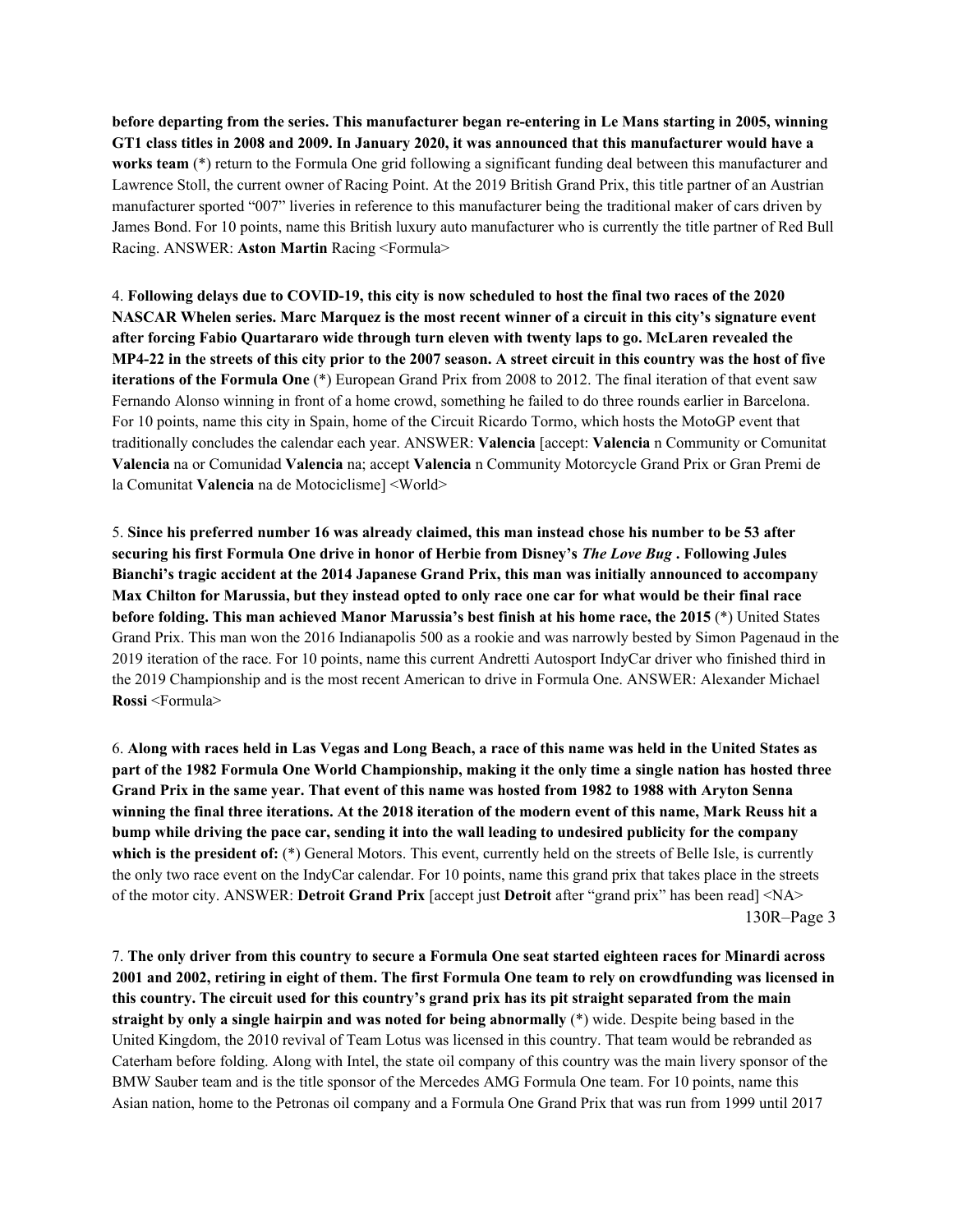at the Sepang International Circuit. ANSWER: **Malaysia** [accept **Malaysia** n Grand Prix] <Formula>

8. **Formula One cars were notably banned from having these characteristics for the 1969 Monaco Grand** Prix following a crash at the Spanish Grand Prix a round prior. Sprint cars either do not have these **characteristics or have an extremely prominent variety of one. NASCAR's "Car of Tomorrow" ditched the rear spoiler for one of these characteristics however that decision was quickly reversed. Though not** sponsor liveries, the first instance of these characteristics in Formula One cars was on Graham Hill's Lotus **used at the 1968 Monaco Grand Prix, which allowed him to take** (\*) corners at higher speeds. These devices are used to generate the maximum amount of downforce possible and are often described as being used in the opposite way on Formula One cars as they are on airplanes. For 10 points, name these protrusions often found on the back and front of open-wheel racing cars in order to help direct air over a car. ANSWER: **wing** s [accept specifics such as rear **wing** or front **wing** ] <World>

9. Outside of motorsport, while growing up this man was a part of the development program for the Monaco National Tennis Team. This man got his first win after running long and holding off the McLarens of Jenson Button and Lewis Hamilton during the 2012 Chinese Grand Prix. Despite starting on pole, this man lost the **"duel in the desert" at the 2014** (\*) Bahrain Grand Prix by just over a second. In 2010, this man was announced as one half of an all-german lineup along with Michael Schumacher for the inaugural season of the Mercedes AMG Formula One team. This man currently operates a YouTube channel that relies primarily on clickbait tactics, leading to several internet memes of this man pointing at the camera while standing in front of an explosion. For 10 points, name this former Formula One driver who retired after winning the World Championship in 2016. ANSWER: **N** ico Erik **Rosberg** [prompt on Rosberg by itself; do not accept or prompt on "Keke Rosberg"] <Formula>

10. In 1971, the Questor Grand Prix was held in this state in hopes of attracting a Formula One race for 1972, **but that ambition would not materialize until 1976. Following the 1996 lockout of CART drivers from the** Indianapolis 500, an event in this state became the premier race for the CART and future Champ Car series. **NASCAR drivers hailing from this state include Kevin Harvick,** (\*) Jeff Gordon, and Jimmie Johnson. The only oval track currently used for the Cup Series in this state is the Auto Club Speedway near the former site of this state's Ontario Motor Speedway. The FIA classifies a record three circuits in this state as Grade Two Circuits including the Leguna Seca Raceway. Along with New York and North Carolina, this state hosts one of the three road courses on the current NASCAR calendar held at its Sonoma Raceway. For 10 points, the United States Grand Prix West eventually became the IndyCar Long Beach Grand Prix in what US state? ANSWER: **California** <NA> 130R–Page 4

11. *Description acceptable* . **Mika Häkkinen's involvement in one of these events at the 1999 Austrian Grand** Prix helped Eddie Irvine take the title fight to the end of the season. At the 1989 Japanese Grand Prix, one of these events led to Alain Prost clinching the drivers title without having to defeat Ayrton Senna on track for the final two races. One of these events occurred during the opening lap of the 2019 British Grand Prix **prompting** (\*) Günther Steiner to remark, "The best thing our drivers could do was to take a shovel to the race to deepen the pit we are in." One of these events precipitated at the 2016 Spanish Grand Prix after Lewis Hamilton drove onto the grass in an attempt to overtake Nico Rosberg. At the 2019 Brazilian Grand Prix, Charles Leclerc and Sebastian Vettel were involved in an incident of this type on lap 65, resulting in Ferrari scoring zero points for the weekend. For 10 points, name these incidents in which two drivers operating in the same machinery come into contact with one another. ANSWER: **teammate collision** [accept equivalent answers of teammates colliding with one another during a race; prompt on general answers like crash or collision that do not mention teammates colliding] <Formula>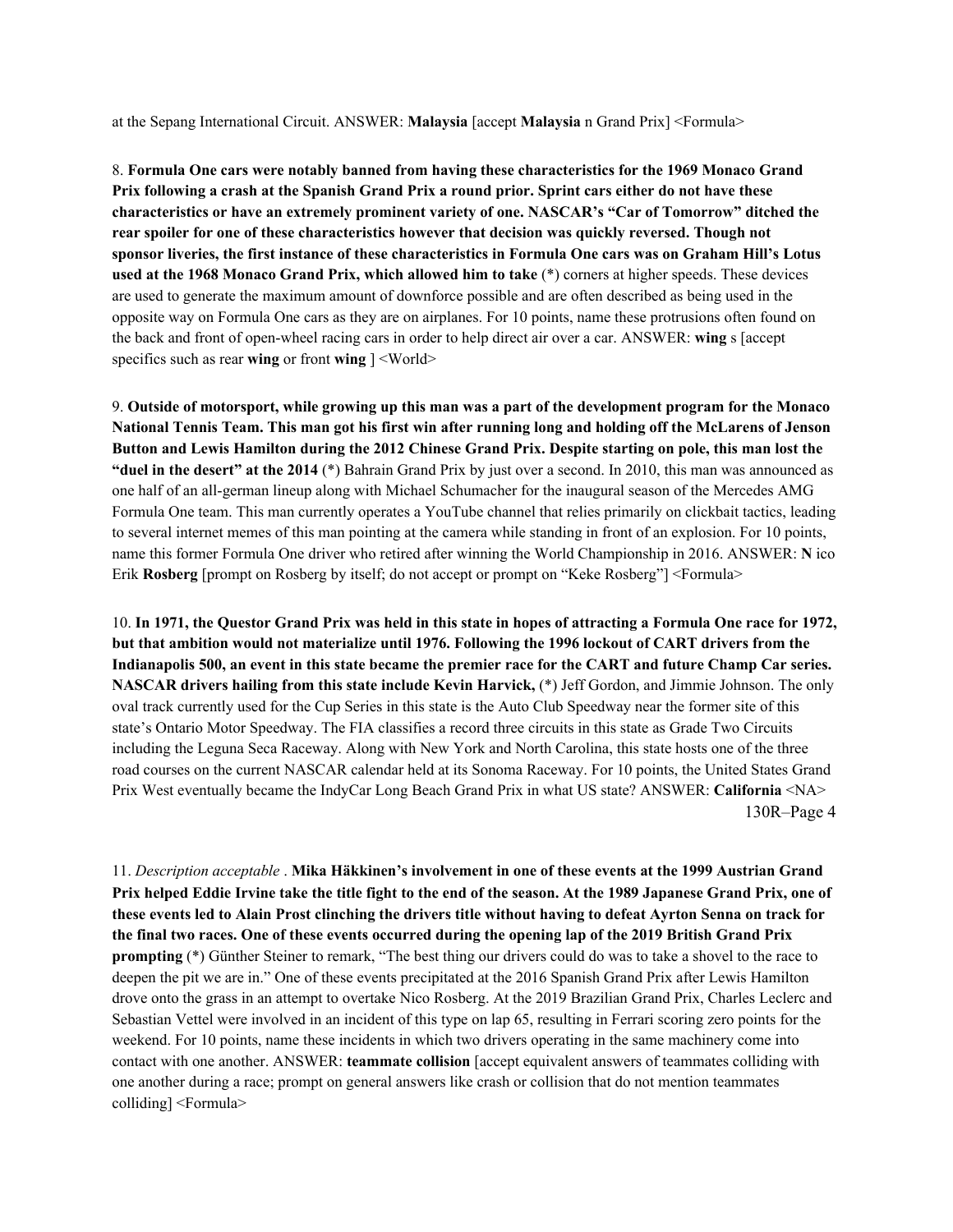12. The main race of these events are often accompanied by a village sponsored by Allianz. These events are supported by races in a series sponsored by Jaguar and run exclusively using Jaguar I-PACE cars. In early **2020, controversy over the proposed circuit for one of these events developed after concerns of potentially** defiling a cultural heritage site in Jakarta. The first one of these events was held on the Olympic Green **Circuit in** (\*) Beijing in September 2014 and the most recent one was held in Marrakesh in late February 2020. One of these events taking place in New York City runs on the streets of Brooklyn and was a double race that ended the 2019 season. The length of all of these events is forty-five minutes plus a single lap. For 10 points, name these events, that are the races comprising a Formula E season, whose name is a portmanteau of "electronic" and the French word for "prize". ANSWER: **ePrix** [prompt on Formula E race s] <World>

13. Unlike most other racing series which only have one lug nut, NASCAR mandates that all tires must have this many. Following a 2018 rule change, this is the number of individuals that can go "over the wall" during **a pitstop according to NASCAR regulations. From 2012 to 2017, Kasey Kahne drove this numbered car for Hendrick Motorsports. Finishing in the place of this number in a modern Formula One race awards** (\*) ten points. This is the number of Formula One titles won in a Ferrari by Michael Schumaher, the number of *consecutive* Cup Series titles won by Jimmie Johnson, and the number of titles won by Lewis Hamilton in a Mercedes. A time penalty of this many seconds is the most lenient penalty the FIA can give in a Formula One race. For 10 points, give this number that is driven by Sebastian Vettel and is two places away from a podium position. ANSWER: **five** [or **fifth** place] <NA>

14. **From 2004 to 2018, the FIA World Rally Championship was exclusively won by drivers from this nation.** The 2019 Motorcycle Grand Prix held in this country saw two different riders crash on the warm-up lap in separate incidents. The only man to win a Formula One World Championship from this nation failed to win a race for Ferrari in the 1991 season and was fired due to internal disputes with the team only for him to go on and win the 1993 title. The circuit that hosts this nation's annual grand prix is noted for having lenient (\*) runoff zones and the ability to be rearranged into 167 different configurations. One man from this nation replaced Nico Hülkenberg after spending a year as the Mercedes reserve driver. This nation's most prestigious race, along with the Monaco Grand Prix and Indianapolis 500 forms the Triple Crown of Motorsport. The FIA is headquartered in, for 10 points, what home country of Renault that hosts the annual 24 Hours of Le Mans? ANSWER: **France** [or **French** Republic or République **Française ]** <World>

130R–Page 5

15. Many believe that British driver Alan Stacey was killed in a 1960 race at this circuit due to a bird flying into his face. Though not Japan's Fuji Speedway, this circuit hosts a six hour endurance race that serves as a **round of the World Endurance Championship. Corner 15 of this circuit is named for the nearby municipality of Stavelot. Many viewers know this circuit for its confusing corner names, with confusion most notably regarding which part of a three turn section is actually** (\*) Eau Rouge and which part is Raidillon. This circuit is currently home to the longest lap length on the Formula One calendar. In the 2019 feature Formula 2 race held at this circuit, Anthoine Hubert was tragically killed in a collision with Juan Manuel Correa. The following day, Charles Leclerc won his first grand prix at this circuit. For 10 points, name this host of the annual Belgian Grand Prix. ANSWER: Circuit de **Spa** -Francorchamps <Formula>

16. The LCR E-Team MotoE racing team is based in this country. Louis Chiron, the oldest driver to ever race in Formula One hailed from this country. Mercedes EQ's only customer team is based in this country; that team is Venturi Racing. The 1996 iteration of this nation's grand prix saw a record low three cars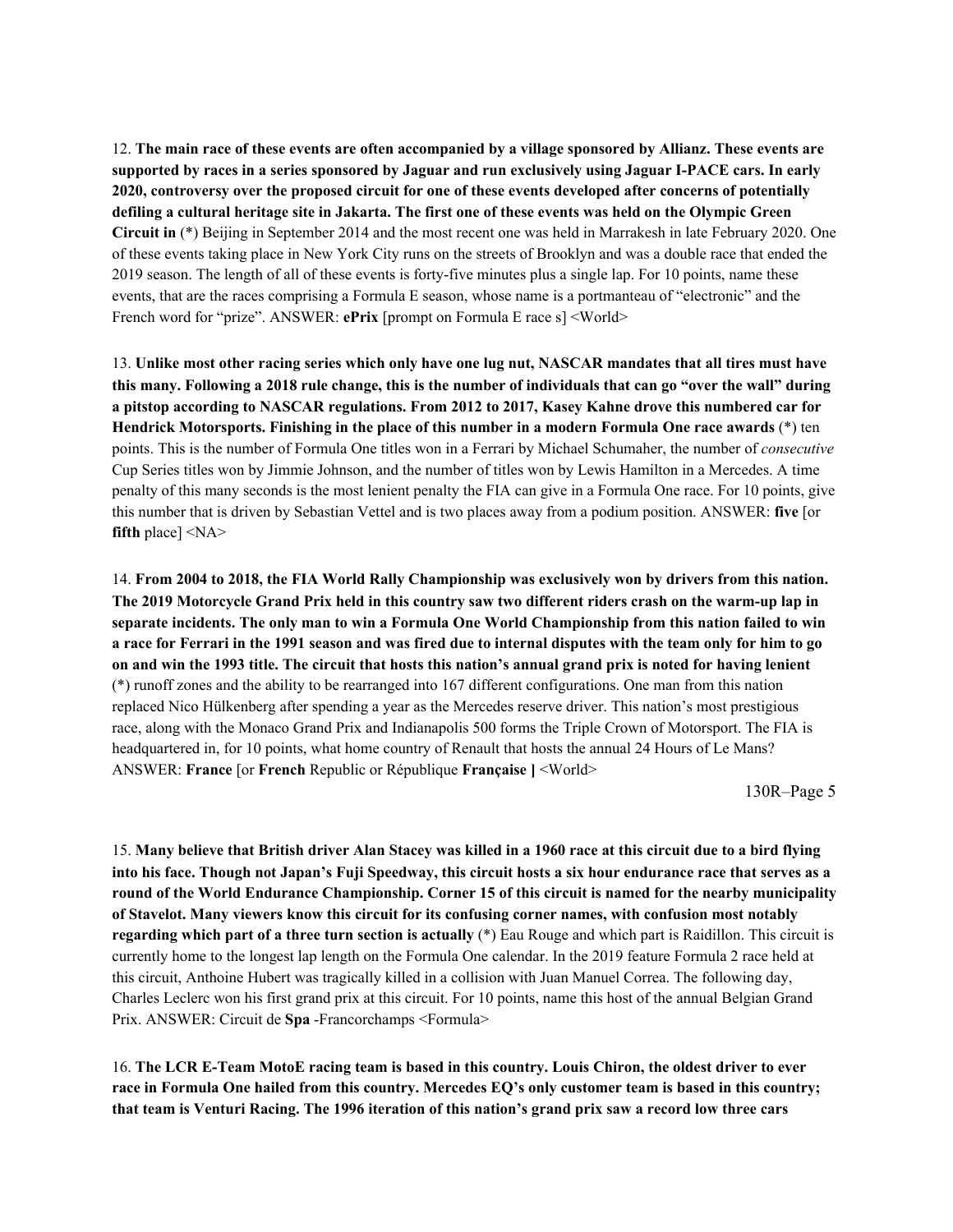complete the race. In the 2018 iteration of this nation's grand prix, a driver from this country had a brake (\*) failure sending him directly into the back of Brandon Hartley's Torro Rosso. In odd number years, this nation hosts an ePrix that alternates with a "Historic Grand Prix" in the even years. This nation's grand prix is the only one in which first and second practices are held on a Thursday. Sainte-Dévote and the Grand Hotel Hairpin are notable corners in the eponymous circuit of, for 10 points, what small European principality that is the home of a namesake prestigious grand prix each May? ANSWER: Principality of **Monaco** [or Principauté de **Monaco** ; do not accept or prompt on "Monte Carlo"] <World>

17. This man died while driving his Can-am car on the Lavant Straight of the Goodwood Circuit in 1970. While driving for Cooper, this man won the 1962 Monaco Grand Prix, but failed to complete the Triple Crown of Motorsport, as he never competed in the Indianapolis 500. A team bearing his name would later **win the race in 1974 and 1976. Along with teammate Chris Amon, this man won the 1966** (\*) 24 Hours of Le Mans after a photo finish organized by Ford resulted in Ken Miles losing the race. A Formula One team named for this man has won eight constructors' and twelve drivers' championships, the most recent being won in 2008 by Lewis Hamilton. For 10 points, name this racing driver from New Zealand who names a British Formula One team with orange and blue cars driven by Carlos Sainz and Lando Norris. ANSWER: Bruce Leslie **McLaren** [accept **McLaren** Racing] <Formula>

18. In 1982, a Formula One driver from this nation was killed during a qualifying accident with Jochen Mass. Paul Tracy, a driver from this nation, won the 2003 CART title, but never won the Indianapolis 500 resulting in this nation to continue to have its only Formula One World Champion, as its sole Indianapolis 500 winner. **The NASCAR** (\*) Pinty's Series is primarily run in this country following the 2006 acquisition of CASCAR. Exhibition Place plays host to a notable street circuit in this nation's most populous city. The 2019 iteration of this country's national grand prix saw Lewis Hamilton be awarded a victory despite Sebastian Vettel crossing the line first due to a controversial five second penalty. Jacque Villeneuve, Nicholas Latifi, and Lance Stroll all hail from, for 10 points, what North American country whose annual Grand Prix is held at the Circuit Gilles Villeneuve in Montreal? ANSWER: **Canada** <NA>

130R–Page 6

19. **This manufacturer owns the WindShear wind tunnel which has been used by several Formula One teams** for aerodynamic testing. Pietro Fittipaldi is a reserve driver for this team, making him one of the closest **Brazilians to a Formula One seat. After both of this manufacturer's cars retired at the 2018 Australian Grand Prix due to** (\*) pit stop errors, this team's principal exclaimed, "Fuck. We look like a bunch of wankers!" This manufacturer has a sister NASCAR team that is a joint project between this manufacturer's parent company and Tony Stewart. Despite being based in Banbury, Oxfordshire, this team is licensed in North Carolina. For 10 points, name this only non-European team on the Formula One grid, named for the owner of one of the largest machine tool building companies in the world. ANSWER: **Haas** Formula One Team [accept **Haas** Automation] <Formula>

20. **In early 2020, this man revealed in an interview with Autosport that** *Drive to Survive* **"wasn't for** [Formula One] a hugely profitable venture," but reassured fans that it was valuable by exposing new fans to the sport. This man got his start in Formula One as a technician for Williams and eventually began working **with Frank Dernie on aerodynamics. Mercedes purchased a team** (\*) owned by this man and made him technical director before Toto Wolff replaced him at the start of the 2014 season. This man is currently the technical director and director of motosport for Formula One. After exploiting a loophole in the regulations regarding diffusers, a team named for this man won the 2009 Formula One Constructors' Championship. For 10 points, name this man, the former technical director of Ferrari, who is considered to be the mastermind behind the success of